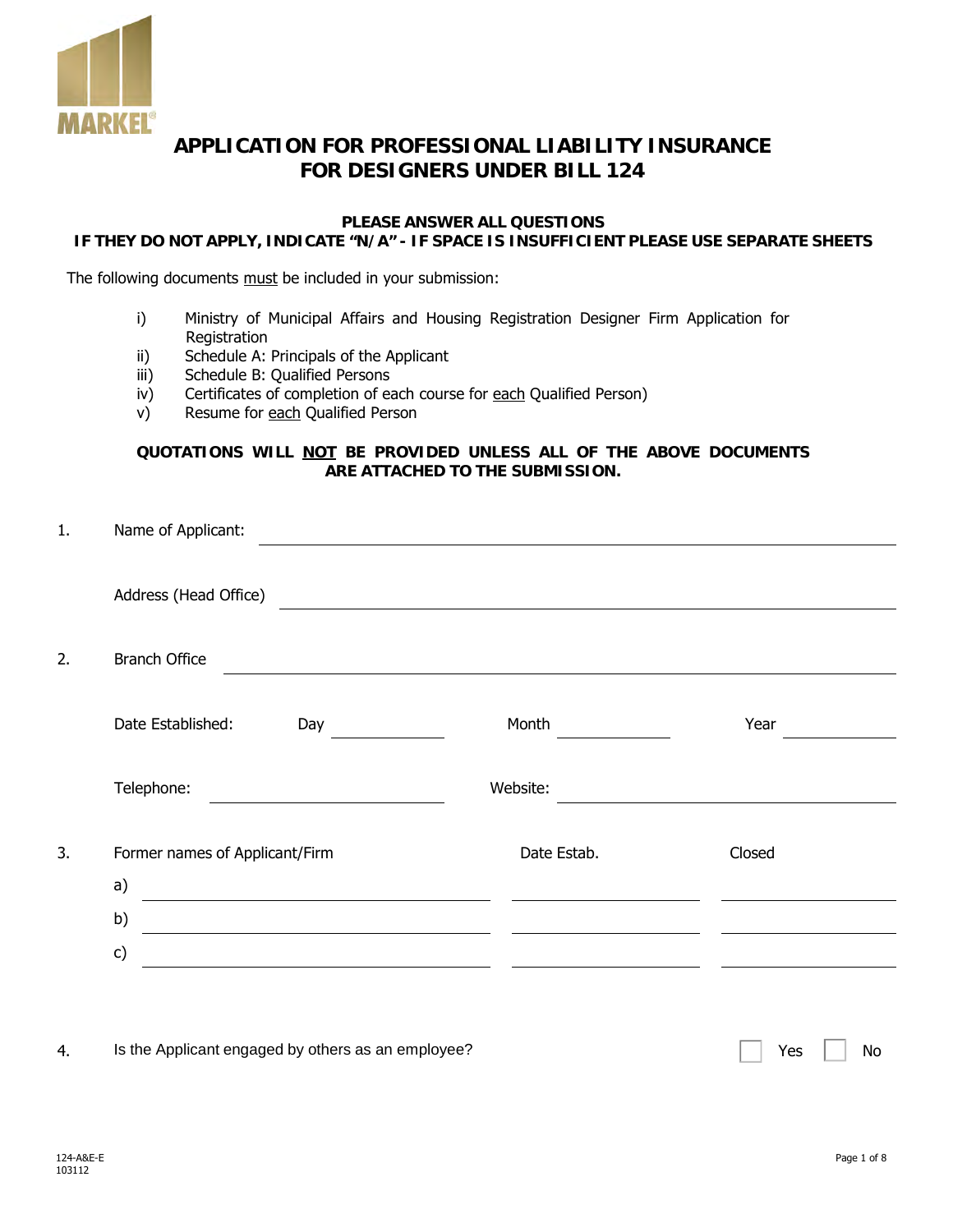|     | Partners and Officers<br>(Attach Resume)                                                                                |           |                          | University<br>attended | Degree                          | Year        |       | Prov. Licenced<br>to practice in |
|-----|-------------------------------------------------------------------------------------------------------------------------|-----------|--------------------------|------------------------|---------------------------------|-------------|-------|----------------------------------|
| i)  | Number of employees not including Partners and Officers                                                                 |           |                          |                        |                                 |             |       |                                  |
|     | Architects                                                                                                              | Engineers |                          | Technologists          |                                 | Technicians |       |                                  |
|     | Transitmen                                                                                                              | Draftsmen |                          | Office                 |                                 | Others      |       |                                  |
| ii) | Are any employees qualified as Registered Code Agents?<br>Please describe the nature of your practice (Attach Brochure) |           |                          |                        |                                 |             | Yes   | No                               |
|     |                                                                                                                         |           |                          |                        |                                 |             |       |                                  |
|     | Please list your five largest projects done during the past five years.                                                 |           |                          |                        |                                 |             |       |                                  |
|     | Name of Project                                                                                                         |           | Fee                      |                        | <b>Total Construction Value</b> |             |       | Value of Your Portion            |
|     |                                                                                                                         |           |                          |                        |                                 |             |       |                                  |
|     | Fees applying to Ontario Building Code work only:                                                                       |           |                          |                        |                                 |             |       |                                  |
|     |                                                                                                                         |           | Previous 12 Mo.<br>Mo/Yr | Mo/Yr                  | Expiring 12 Mo.<br>Mo/Yr        | Mo/Yr       | Mo/Yr | Projected 12 Mo.<br>Mo/Yr        |
| a)  | GROSS FEES (Include b & c)                                                                                              |           |                          |                        |                                 |             |       |                                  |
| b)  | Fees paid to subconsultants*                                                                                            |           |                          |                        |                                 |             |       |                                  |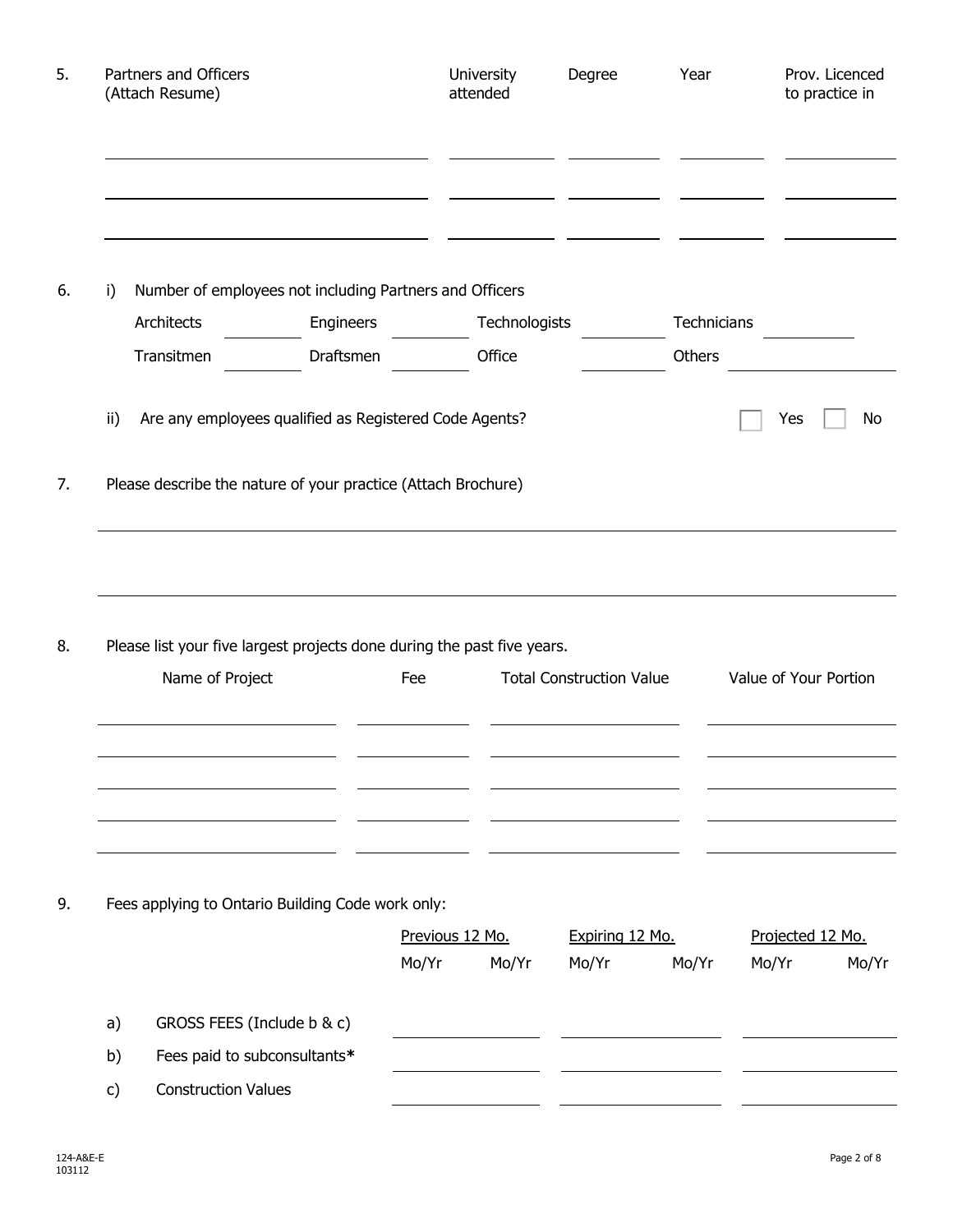|  | Yes. |  | No |
|--|------|--|----|
|--|------|--|----|

- **\*** Does the Applicant require evidence of Professional Liability Insurance for its sub-consultants by obtaining certificates of insurance on an annual basis?
- 10. Please indicate percentage of fees derived from the following activities. Please only use fees that apply to work performed within the Ontario Building Code. All other work is excluded

|         |                                                                                     | % Last<br>12 Months                                                                    | % Anticipated<br>next 12 Months |    |
|---------|-------------------------------------------------------------------------------------|----------------------------------------------------------------------------------------|---------------------------------|----|
| a)      | House                                                                               |                                                                                        |                                 |    |
| b)      | Small Buildings                                                                     |                                                                                        |                                 |    |
| c)      | Large Buildings                                                                     |                                                                                        |                                 |    |
| d)      | <b>Complex Buildings</b>                                                            |                                                                                        |                                 |    |
| e)      | H.V.A.C. - House                                                                    |                                                                                        |                                 |    |
| f)      | <b>Building Services</b>                                                            |                                                                                        |                                 |    |
| g)      | Detection, Lighting and Power                                                       |                                                                                        |                                 |    |
| h)      | Fire Protection                                                                     |                                                                                        |                                 |    |
| i)      | <b>Building Structural</b>                                                          |                                                                                        |                                 |    |
| j)      | Plumbing - House                                                                    |                                                                                        |                                 |    |
| k)      | Plumbing - All Buildings                                                            |                                                                                        |                                 |    |
| $\vert$ | On-Site Sewage Systems                                                              |                                                                                        |                                 |    |
| m)      | Drafting                                                                            |                                                                                        |                                 |    |
| n)      | Other (describe)                                                                    |                                                                                        |                                 |    |
|         | Totals 100%                                                                         |                                                                                        |                                 |    |
|         | company?<br>If Yes, give details:                                                   | Is the applicant controlled by, owned by, or related to any other firm, corporation or | Yes                             | No |
|         | corporation with whom the Applicant carries on business?<br>If Yes, attach details. | Do any of the partners or officers of the Applicant hold an interest in any other      | Yes                             | No |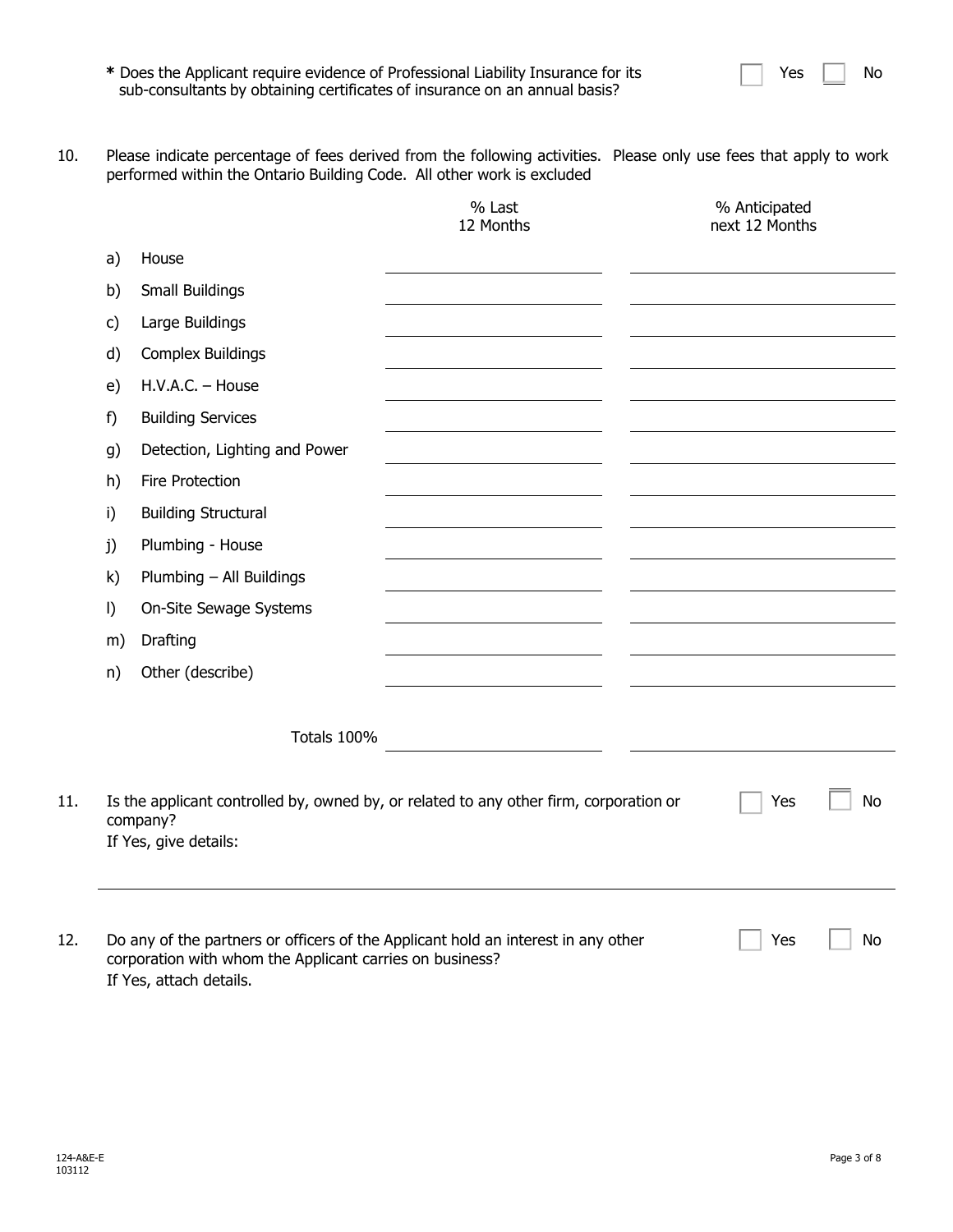| 13. |      | Does the Applicant, any partner, officer or related company engage in the actual work of<br>No<br>Yes<br>construction or fabrication other than supervision?<br>If Yes, give details:                                               |
|-----|------|-------------------------------------------------------------------------------------------------------------------------------------------------------------------------------------------------------------------------------------|
| 14. |      | Are more than 25% of your Professional Services provided for one client?<br>Yes<br>No<br>If Yes, give details:                                                                                                                      |
| 15. |      | Does the Applicant currently carry professional or errors and omissions liability insurance?<br>Yes<br>No                                                                                                                           |
|     | i)   | If Yes, please indicate the name of the Insurer:                                                                                                                                                                                    |
|     | ii)  | Please indicate if such coverage was offered on an occurrence basis or claims made basis.                                                                                                                                           |
|     |      | Claims Made<br>Occurrence                                                                                                                                                                                                           |
|     | iii) | If current coverage is on a claims made basis, what is the retroactive date?                                                                                                                                                        |
|     | iv)  | What is your current policy limit?                                                                                                                                                                                                  |
|     | V)   | What is your current deductible?<br>\$                                                                                                                                                                                              |
|     | vi)  | If you are presently insured, are renewal terms being offered?<br>Yes<br>No                                                                                                                                                         |
|     | vii) | If No, please state reason:                                                                                                                                                                                                         |
|     |      |                                                                                                                                                                                                                                     |
| 16. |      | Please provide the following details of your Comprehensive General Liability insurance. Please note that a General<br>Liability Limit of at least \$2,000,000 must be maintained at all times during the currency of this coverage. |
| 17. | a)   | Have any claims ever been made to the knowledge of the Applicant against the<br>Yes<br>No<br>Applicant, any business predecessors, or any of the present or former partners or<br>officers, whether insurance was available or not? |
|     | b)   | Is the Applicant aware of any fact or circumstances which could give rise to a claim<br>Yes<br>No<br>against the Applicant or any predecessor in business, or any present or former<br>partner or officer?                          |
|     |      | Insurer:<br>Policy Limit:                                                                                                                                                                                                           |
|     |      | <u>IF THE ANSWER TO EITHER 0.17 a) OR 0.17 b) IS YES, COMPLETE THE ENCLOSED CLAIMS HISTORY FORM</u>                                                                                                                                 |
|     |      | NOTE: THE POLICY DOES NOT COVER ANY CLAIM OR CIRCUMSTANCE STATED IN 17 a) AND/OR 17 b) OR ANY ACT,                                                                                                                                  |

ERROR, OMISSION OR CIRCUMSTANCE WHICH COULD GIVE RISE TO A CLAIM, OF WHICH THE APPLICANT HAS KNOWLEDGE PRIOR TO THE INCEPTION OF THE POLICY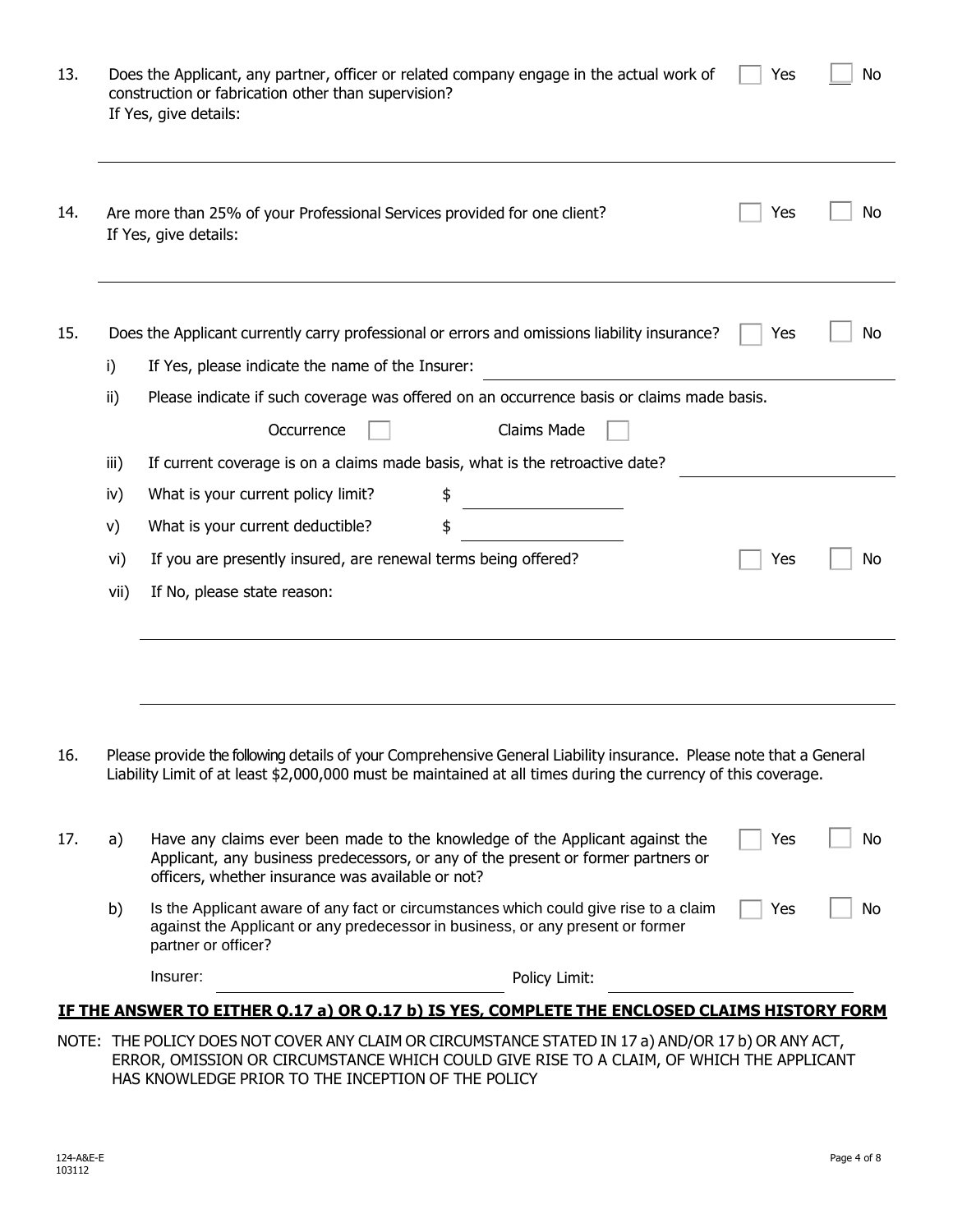| 18. | Has any Partner, Executive Officer, Director or Professional Employee had their licence<br>Yes<br>No<br>suspended, been fined or reprimanded during the past five years?<br>If Yes, attach details.                                                                                                                                                           |
|-----|---------------------------------------------------------------------------------------------------------------------------------------------------------------------------------------------------------------------------------------------------------------------------------------------------------------------------------------------------------------|
| 19. | To the Applicant's knowledge, has any company declined or terminated the insurance for<br>Yes<br>No<br>the Applicant, any present partner of officer or for any predecessor in the business, past<br>partners or officers?<br>If Yes, provide details:                                                                                                        |
|     |                                                                                                                                                                                                                                                                                                                                                               |
| 20. | Please note the professional associations to which the Applicant belongs:                                                                                                                                                                                                                                                                                     |
| 21. | When is your fiscal year end?                                                                                                                                                                                                                                                                                                                                 |
| 22. | Deductible required:                                                                                                                                                                                                                                                                                                                                          |
|     | \$25,000<br>Other<br>\$2,500<br>\$5,000<br>\$10,000<br>THE UNDERSIGNED HEREBY ACKNOWLEDGES THE TRUTH OF THE STATEMENTS CONTAINED HEREIN.                                                                                                                                                                                                                      |
|     | I AUTHORIZE YOU TO COLLECT, USE AND DISCLOSE PERSONAL INFORMATION AS PERMITTED BY LAW, IN CONNECTION<br>WITH YOUR COMMERCIAL INSURANCE POLICY OR A RENEWAL, EXTENSION OR VARIATION THEREOF, FOR THE<br>PURPOSES NECESSARY TO ASSESS THE RISK, INVESTIGATE AND SETTLE CLAIMS, AND DETECT AND PREVENT FRAUD,<br>SUCH AS CREDIT INFORMATION, AND CLAIMS HISTORY. |
|     | For purposes of the Insurance Companies Act (Canada), this document was issued in the<br>course of Lloyd's Underwriters' insurance business in Canada.                                                                                                                                                                                                        |
|     |                                                                                                                                                                                                                                                                                                                                                               |
|     | Signature of Applicant (authorized representative)<br>Date                                                                                                                                                                                                                                                                                                    |
|     | <b>SUBMITTED BY:</b>                                                                                                                                                                                                                                                                                                                                          |
|     | EMAIL:                                                                                                                                                                                                                                                                                                                                                        |
|     | For contact information visit:                                                                                                                                                                                                                                                                                                                                |

**<www.markelinternational.ca>**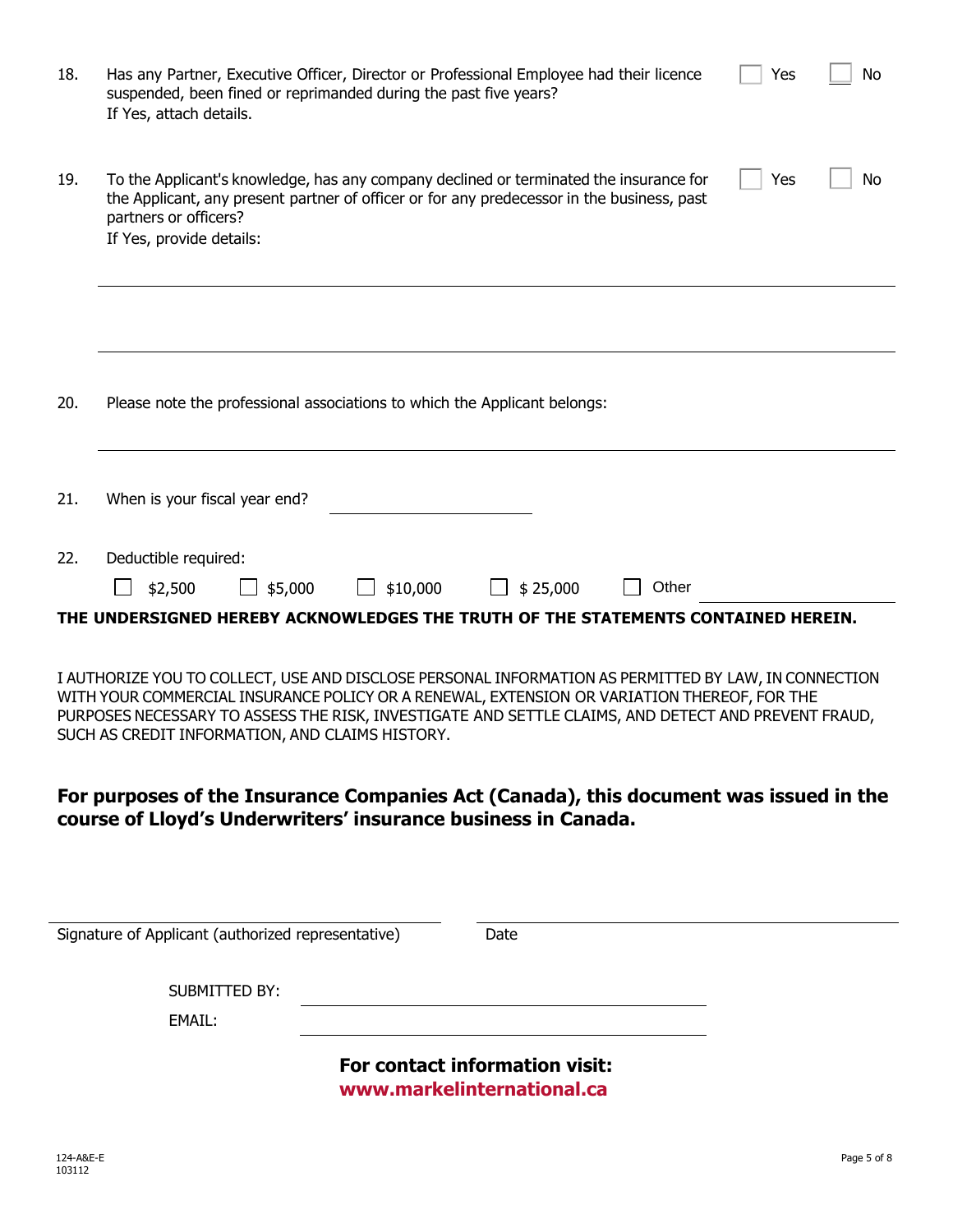## **ADDENDUM ENVIRONMENTAL LIABILITY QUESTIONNAIRE**

1. Please indicate the approximate percentage of total fees reported in your application for insurance (including those paid to sub-consultants but not projects insured separately) derived from each of the following project types:

|    |                                                                                            | Past Accounting<br>Year $(% )$ | <b>Current Accounting</b><br>Year (Estimated) |
|----|--------------------------------------------------------------------------------------------|--------------------------------|-----------------------------------------------|
| a) | Studies and Reports (excluding soils investigations or<br>remediation                      |                                |                                               |
|    | (1) Environmental impact studies or assessments                                            |                                |                                               |
|    | (2) Environmental permit review or approval                                                |                                |                                               |
|    | (3) Building Inspections / Audits                                                          |                                |                                               |
|    | (4) Environmental Monitoring (describe type of service)                                    |                                |                                               |
|    | (5) Air Emission Control Services                                                          |                                |                                               |
| b) | <b>Waste Disposal</b>                                                                      |                                |                                               |
|    | (1) Waste site evaluation or selection                                                     |                                |                                               |
|    | (2) Design, monitoring or closure of landfills                                             |                                |                                               |
| C) | Design or construction services for remedial action of<br>contaminated buildings           |                                |                                               |
| d) | Services related to the evaluation, removal or replacement<br>of underground storage tanks |                                |                                               |
| e) | Industrial Process Engineering (Non-Petrochemical)                                         |                                |                                               |
| f) | Petrochemical Engineering                                                                  |                                |                                               |
| g) | Design of Laboratories                                                                     |                                |                                               |
| h) | Soils Investigations                                                                       |                                |                                               |
|    | (1) Underground investigations for possible contamination                                  |                                |                                               |
|    | (2) Determination of extent of contaminated sites                                          |                                |                                               |
|    | (3) Design of remedial action of contaminated sites                                        |                                |                                               |
|    | (4) Investigations not related to waste or contamination<br>detection                      |                                |                                               |

2. How many years has your firm provided services for the detection, monitoring, handling or disposal of hazardous substances?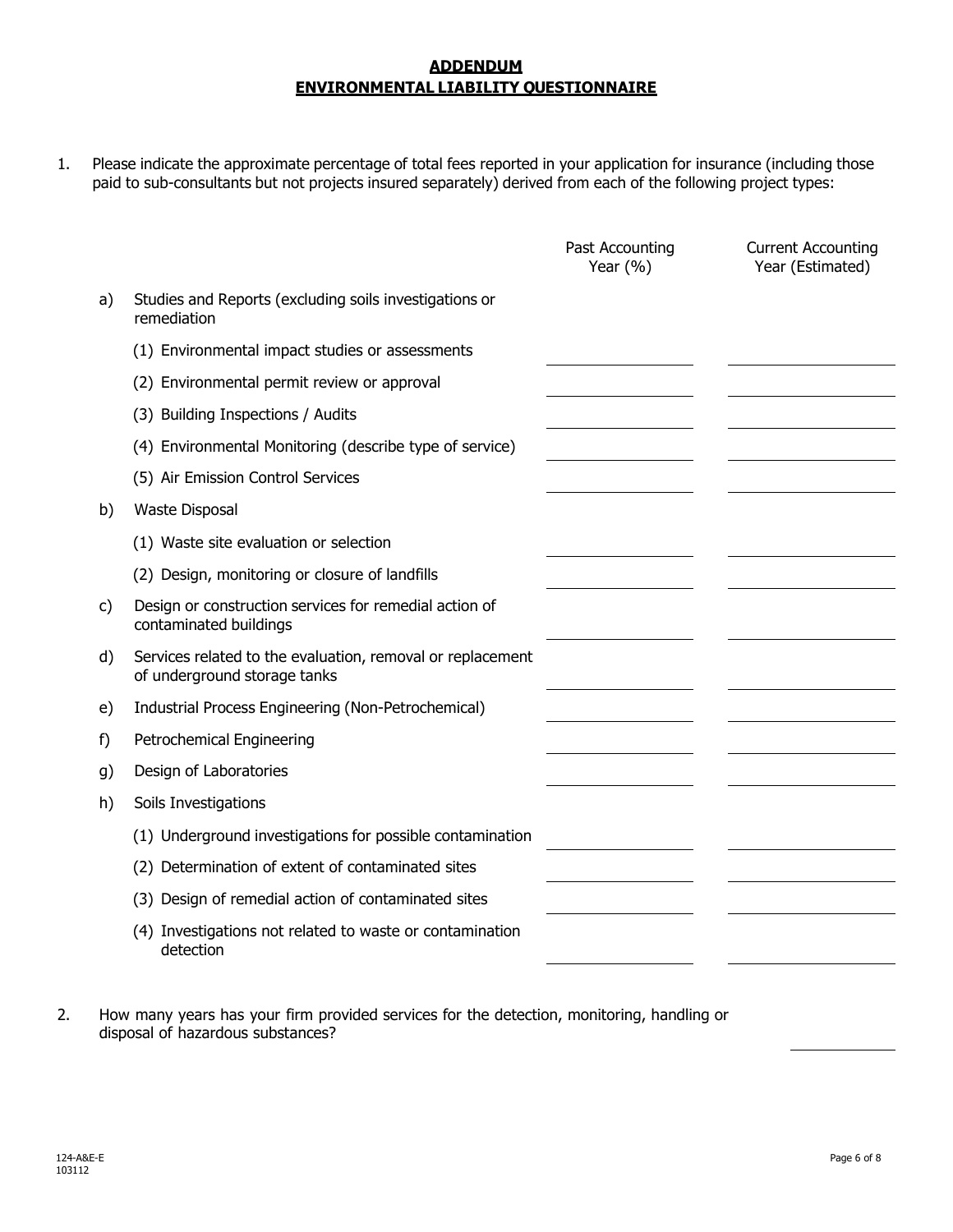3. Personnel (indicate the number of staff involved in environmental work)

|    | a. | Architects/Civil Engineers                                                                                                                                                                                                          |
|----|----|-------------------------------------------------------------------------------------------------------------------------------------------------------------------------------------------------------------------------------------|
|    | b. | Process Engineers                                                                                                                                                                                                                   |
|    | c. | <b>Geotechnical Engineers</b>                                                                                                                                                                                                       |
|    | d. | Chemists and Biologists                                                                                                                                                                                                             |
|    | e. | Industrial Hygienists or Toxicologists                                                                                                                                                                                              |
|    | f. | Geologists / Hydrologists                                                                                                                                                                                                           |
|    | g. | <b>Environmental Engineers</b>                                                                                                                                                                                                      |
|    | h. | Other Personnel                                                                                                                                                                                                                     |
|    |    | (Please attach Curriculum Vitae of key personnel if not previously submitted)                                                                                                                                                       |
| 4. |    | Have you accepted, or do you plan to accept responsibility (either directly or as an agent of<br>Yes<br>No<br>the owner) for the actual clean-up, transportation, storage or disposal of a "pollutant"?)<br>If Yes, please explain: |

5. For what percentage of environmental work in the past year have you been able to obtain client agreement for:

| a. Complete indemnification |
|-----------------------------|
| b. Partial indemnification  |

c. Limitation of liability (please attach sample)